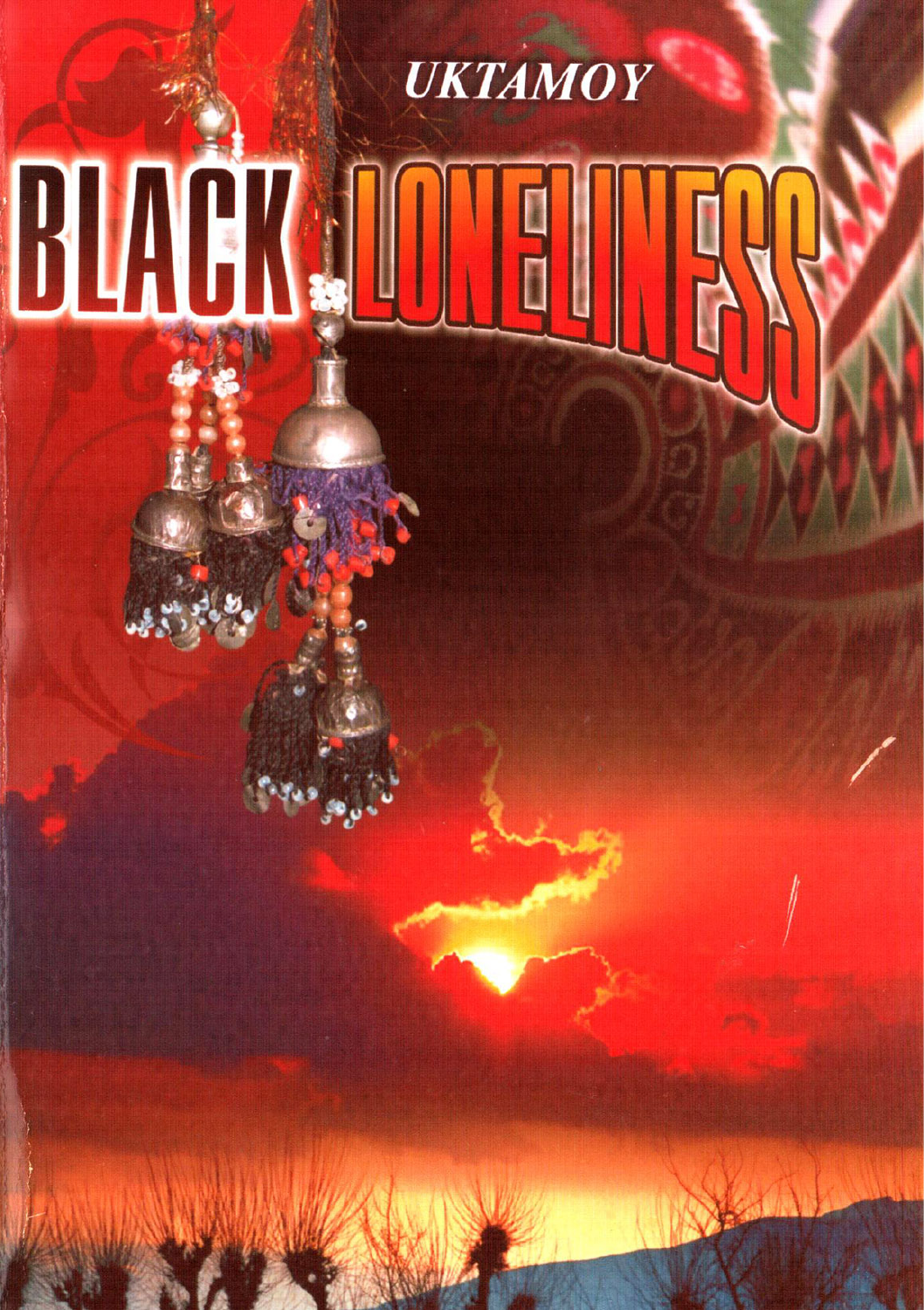**UKTAMOY** 

## Black

# loneliness



«KAMALAK» 2014 Tashkent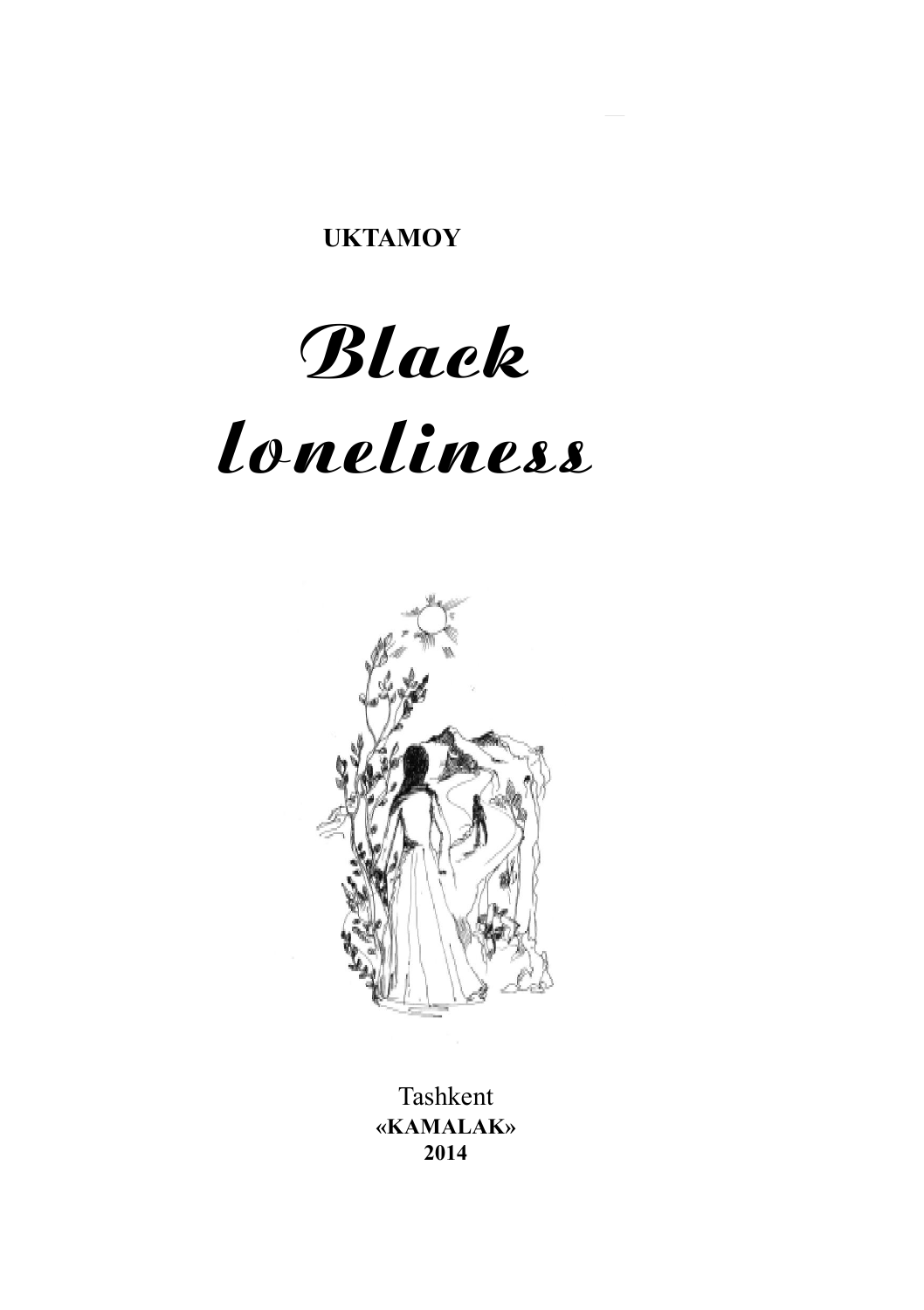Uktamoy. Black lonileness. Poems Khaldarova U.-Tashkent «Kamalak» publishing house, 2014

In her poems Uktamoy pays much attention to the description of nature's landscapes and twirling of the soul's states through their diverse colorful displays. Considering herself a part the nature the poetess tries to depict her joys and grieves in connection with different processes of the nature.

We think that the poetry lovers and poetry admirers of our country will like this collection of poems in the English language.

> UDK:821.512.133-1 КBК:84(5O' )6

The book was translated from Uzbek into English by:

Kosimboy Mamurov – English language professor and translator

> ©Uktamoy ©Kamalak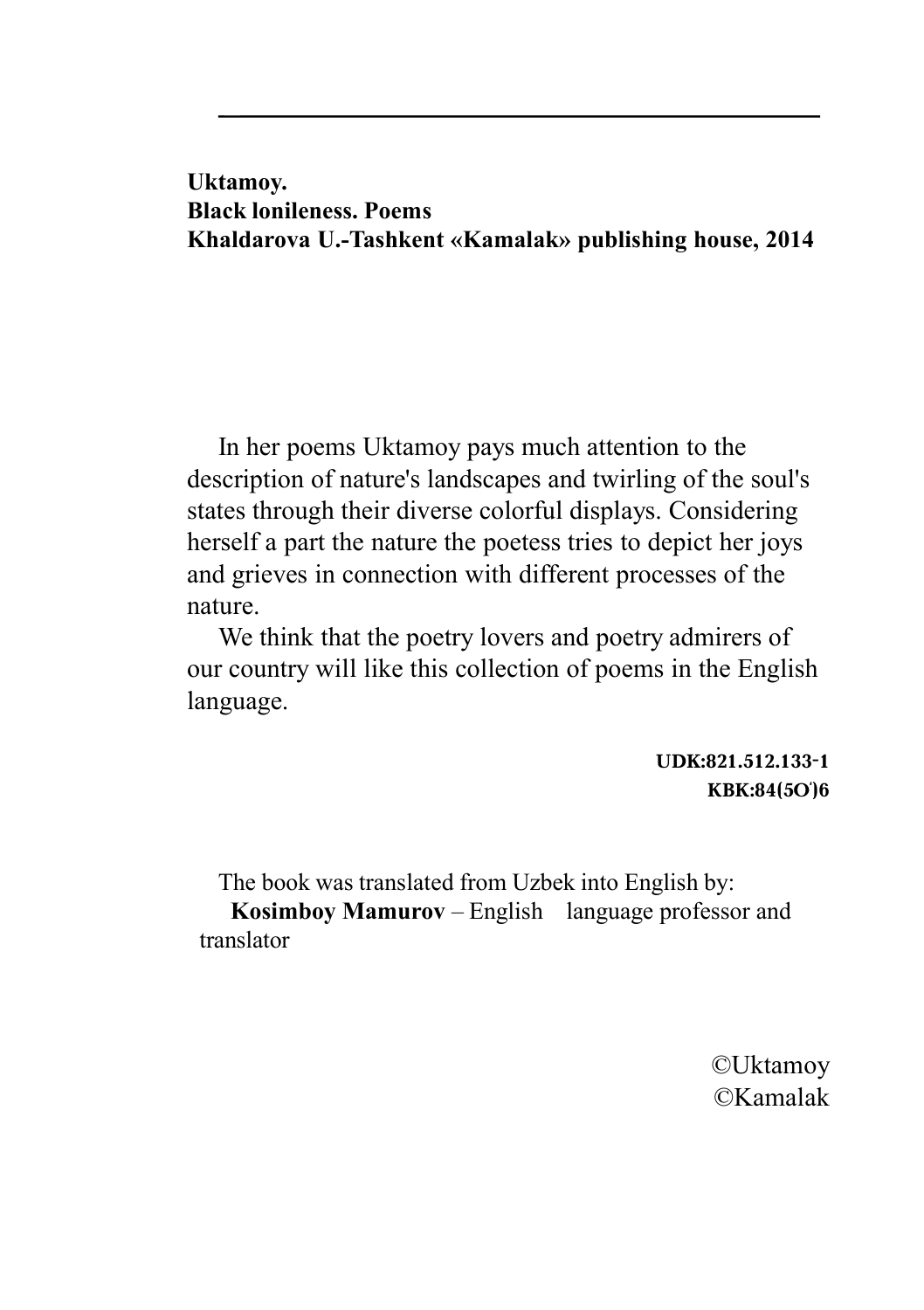\*\*\*

I am a fall's decree The leave, Stung on the branches Of trees in spring. My soul is Severely crushed Like the ants Under love's heels.

\*\*\*

Life

is my long lovely dress, Knitted by thousand mistakes. My entire body-from head to foot Is made of heart's fabric.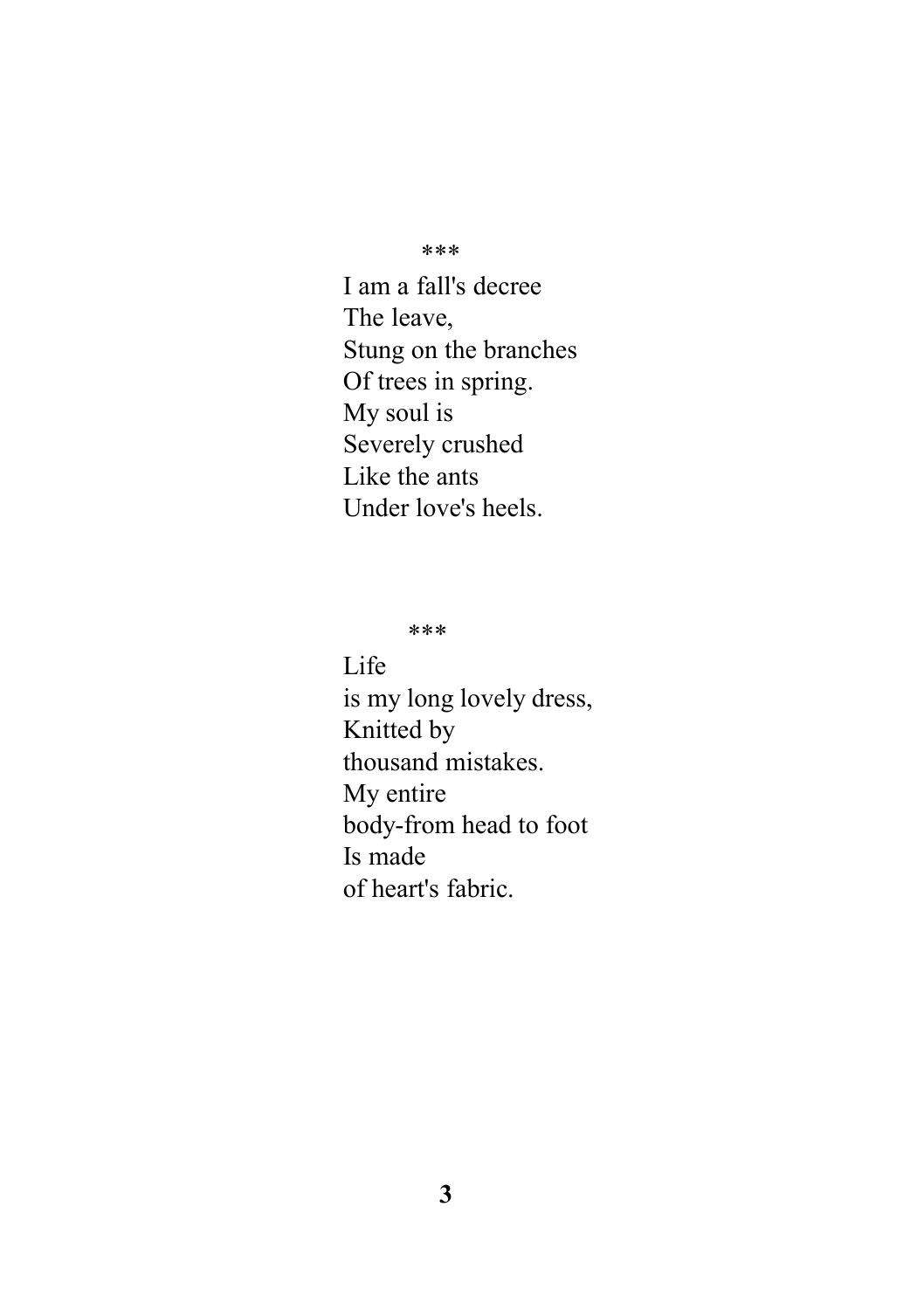\*\*\*

My missing that has grown green, In a mortar the night is grinding less. Blending deep in the rose flowers I would like to rest with the leaves

I like to swing hanging the robe On the pleasant flavor of serine I would like to tidy up the plates Of the rays of the moon fine.

I'm drowning deep in your world. In you my thoughts'd night, dear. Wherever you might go or stay, My feelings would blossom there.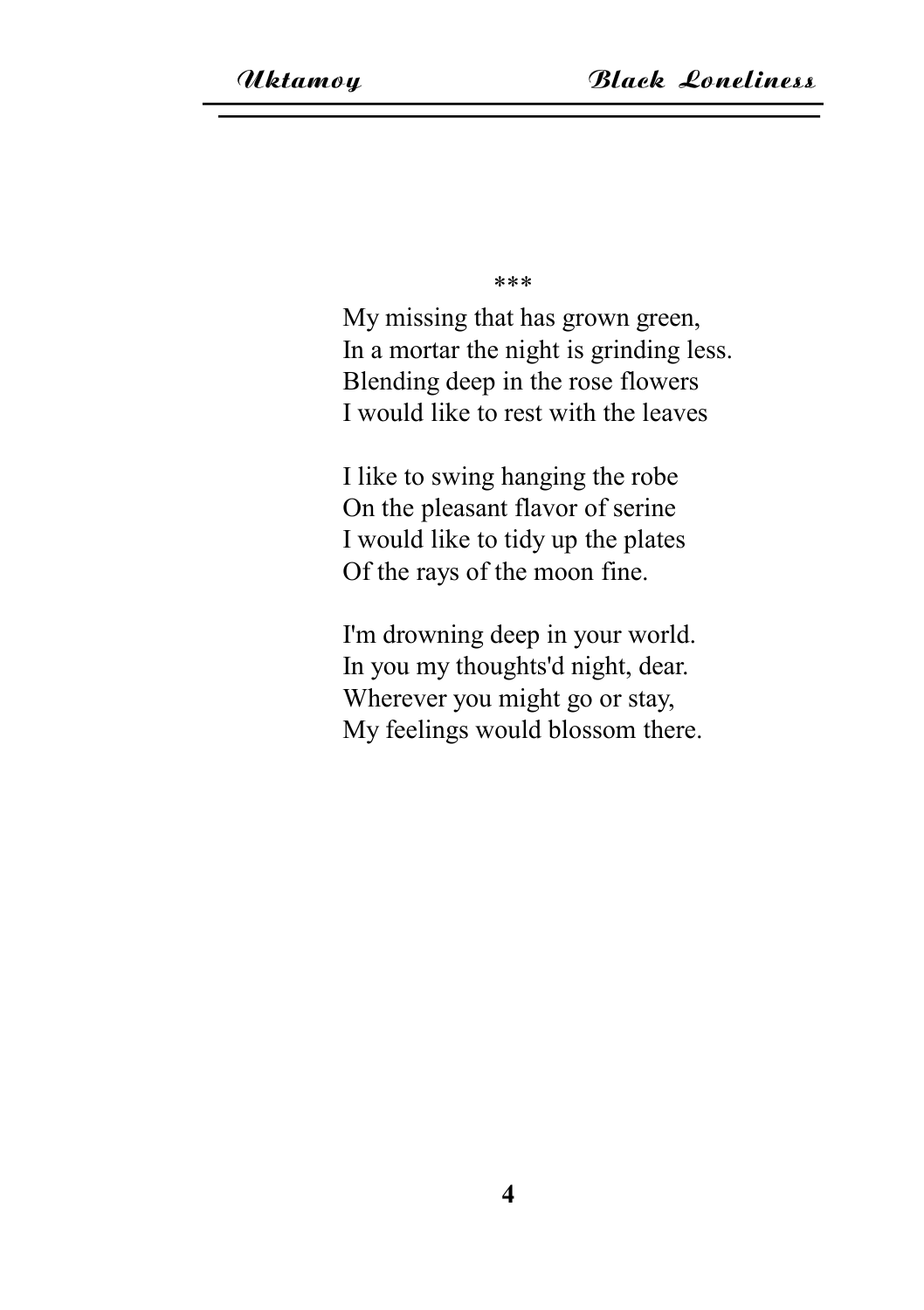### ON TREES BRANCHES

On trees branches the fall is jumping, Making the green leaves its feeding. The dress weaved of flowers fragrance Is burning my entire body flaming.

My grieves are burning in my sad world, Welcome bright grieves to my body. I live now consenting to your soul Until alive times wander over me.

The joy is mold, endless is the sorrow Pour your heart into my longing heart. Weeping you can wipe you tears, At the edges of my happiness, so sad.

Fall am I, my feelings pour on the ground I can't leave the lonely lodging. The grieves ousted to Karbalo desert Are wintering in my heart hanging.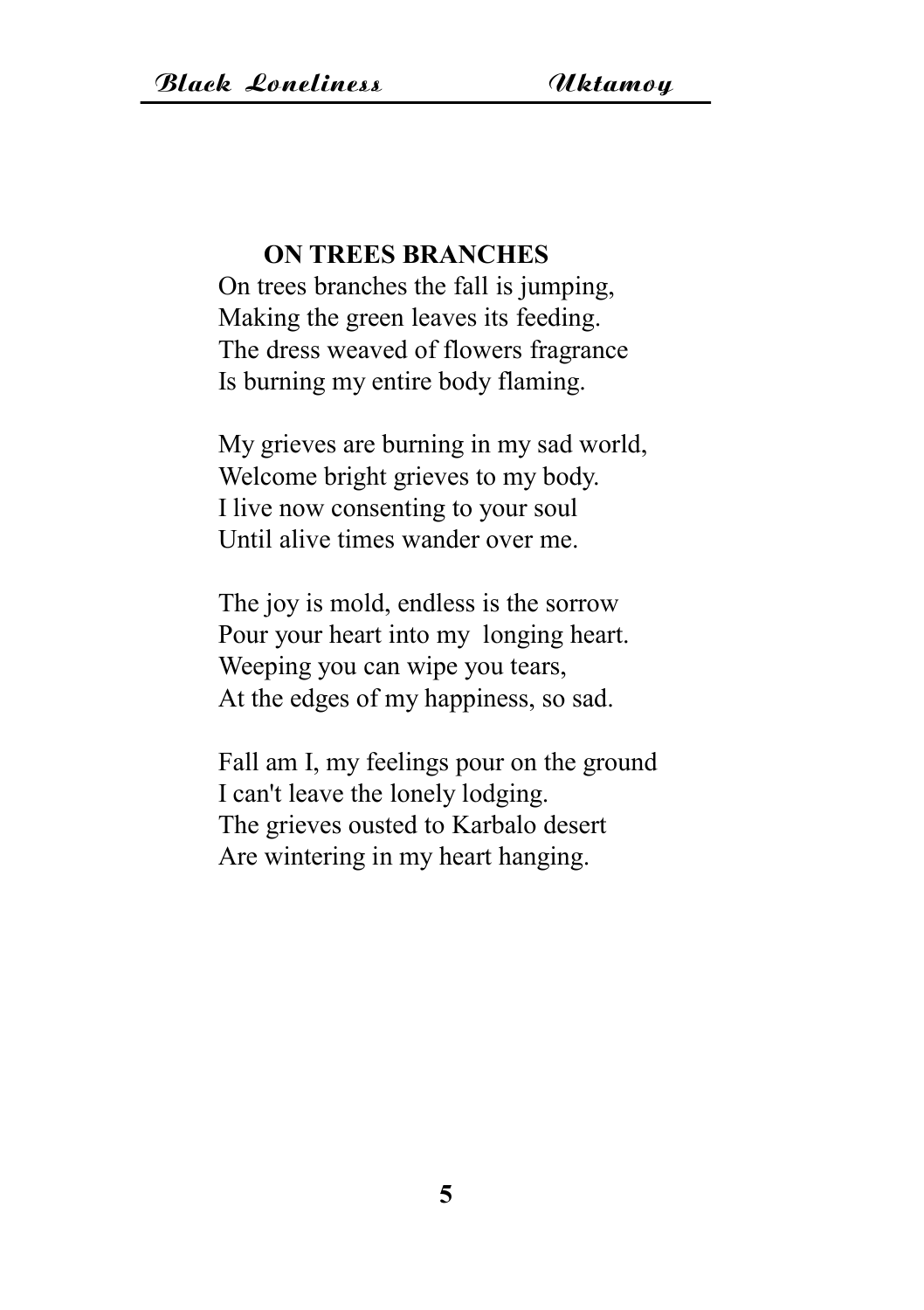### SPRING

Up the tender crops jump from joy, Throw their hats into the sky to sail. The lazy wind lay embracing still, The fragrance of Mint's beloved girl. The tulips blaze keep sparkling The joys fall tick-ticking further. In the embrace of green feeling I wish I were a tulip flaming rather?

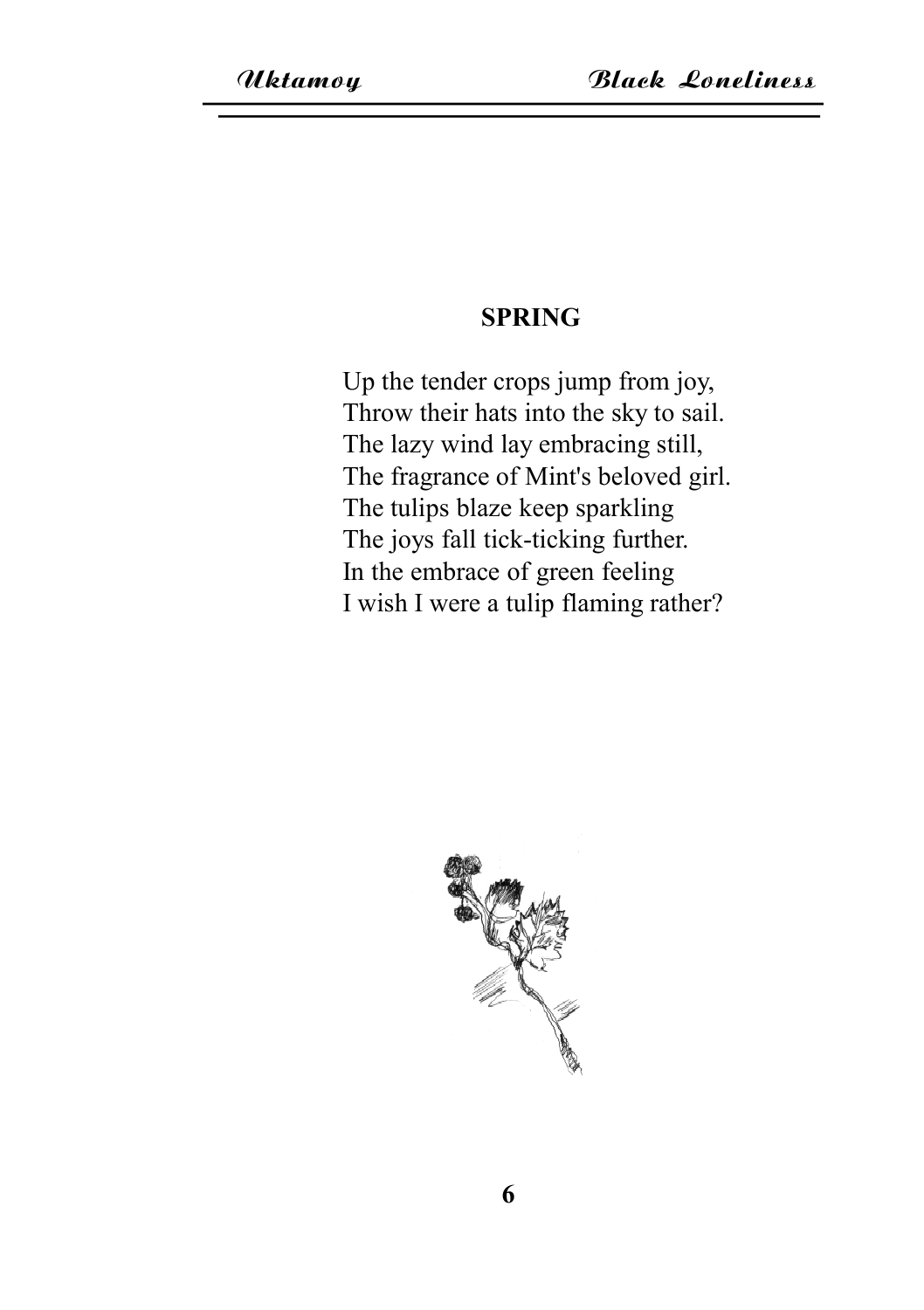\*\*\*

I was a heaven, For you I became an earth. Stepping on the grass They smashed the earth.

I was a river running Became a stinking pool. Tadpoles and frogs Made me their dwelling.

I was a soil - ores of gold, For you I've become salty, Of my salts village's walls, Have become salty, it's a pity.

I was the moon in the sky I became a grave for you Could you be worthy Of my nail broken off too?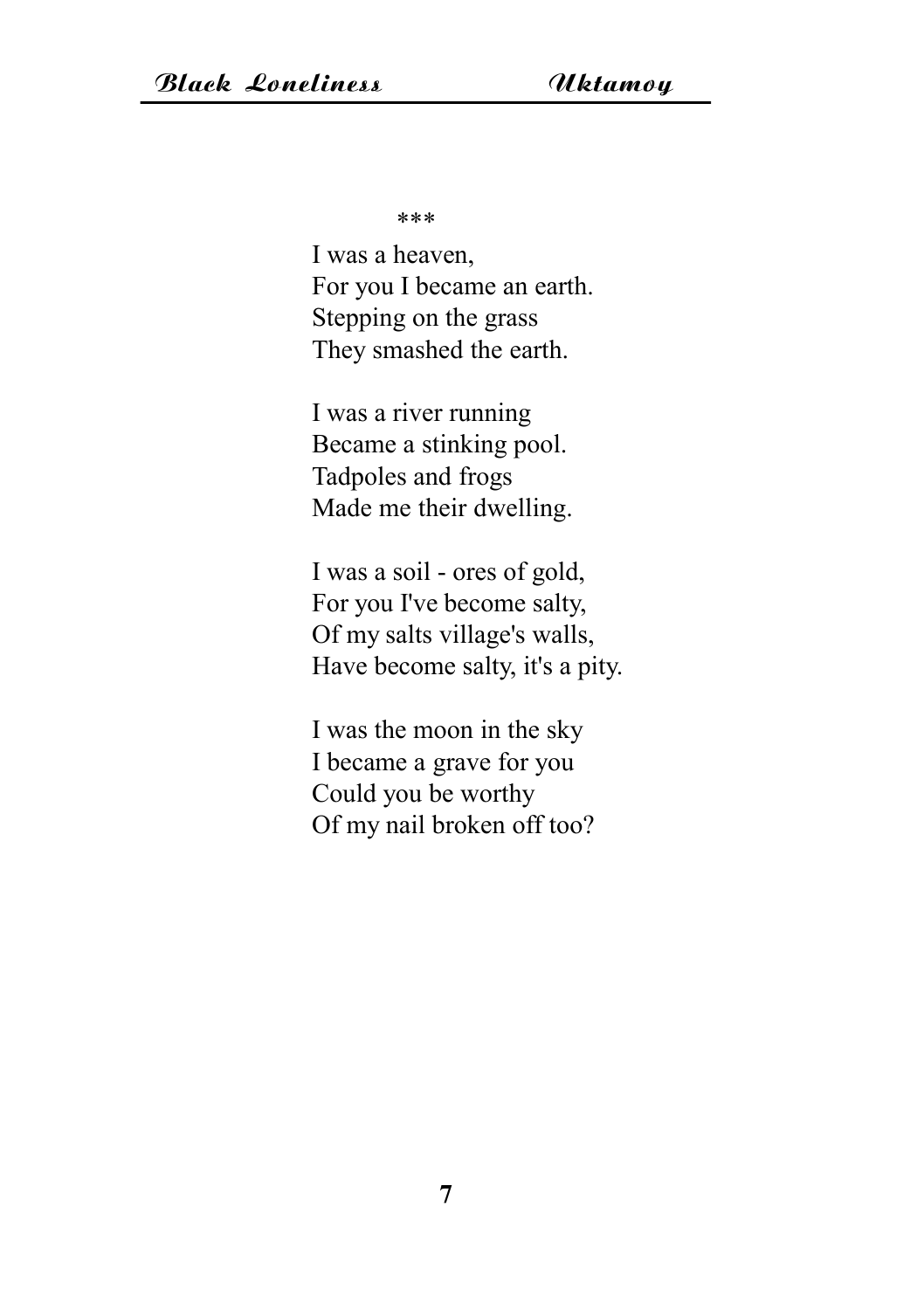### MY HEALER BABY

Dating is a white butterfly, Its separations are black, My soul is a sad child Grew in charity with lack. My graceful poor baby, Who dream is wounded, baby. Looking at stony roads, My hopes grew into roads. I burnt, my ashes grew, Into a flower of luckless dreams. A companion to the dream, my baby, Whose joy is wounded, my baby. Love is water in the stream, Has run beside you flowing. Seeing your weak state also Hasn't gone a moment of waving From pains suffers, my healer baby, Whose faith seems victorious, My baby.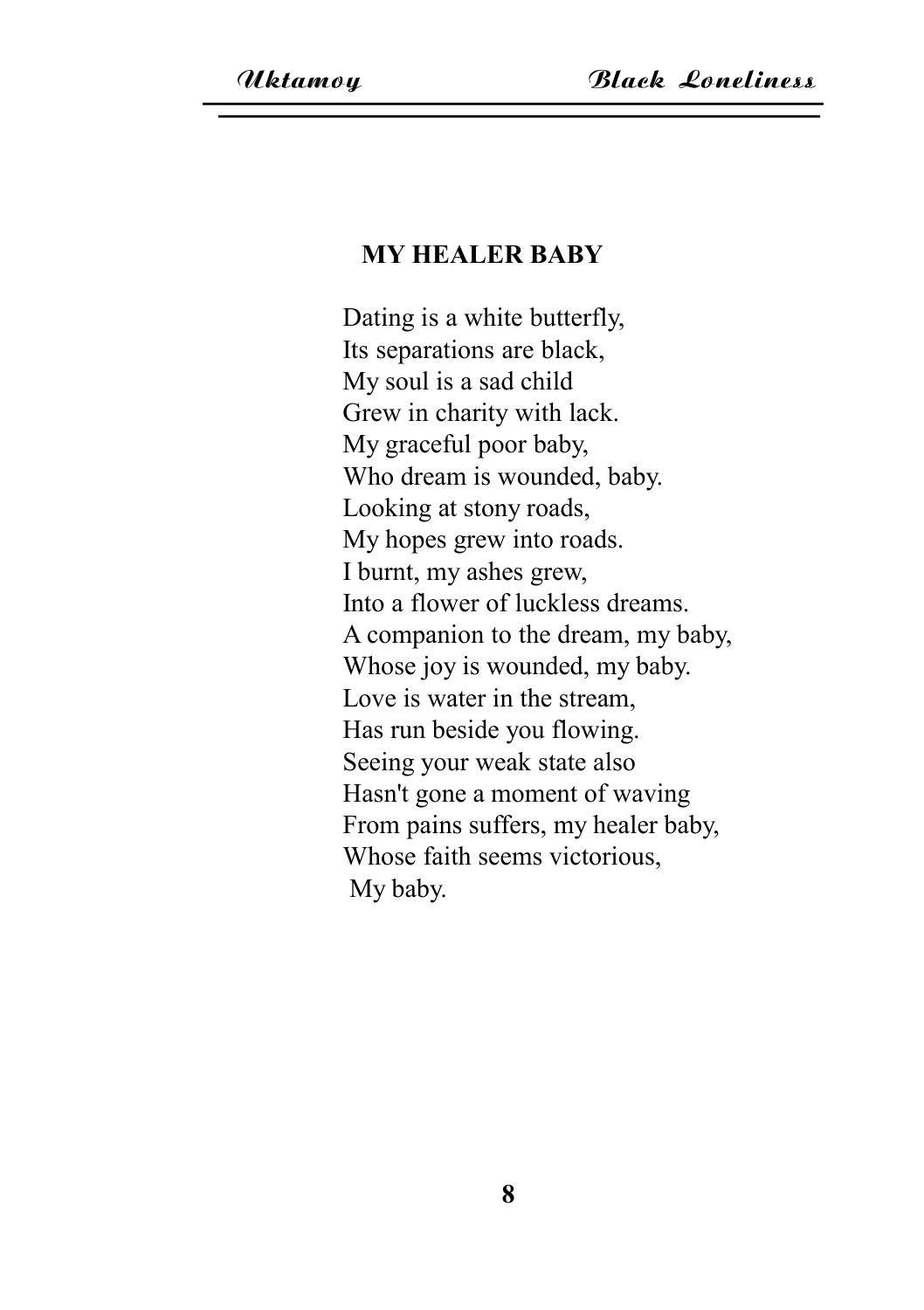\* \* \*

My pillow is an endurance, My secrets the pillow shares, On it were painted Colorful flowers, Every night I water The sad flowers With tears of my eyes Would laugh the buds. Every day I make A compromise with night The tolerance ending The missing leaks tick-tick. Scared from this noise A flight the butterfly'd take Sitting on the flower Leaking down my tears, Would make a little pool. Being tired of my grieves The flowers float joyfully Down on the streams. Not a single sign, Was left on the pillow. Now I'm still wandering On the desert of love, Its tolerance being ended One day it drowns me too Into the flood of missing, so.